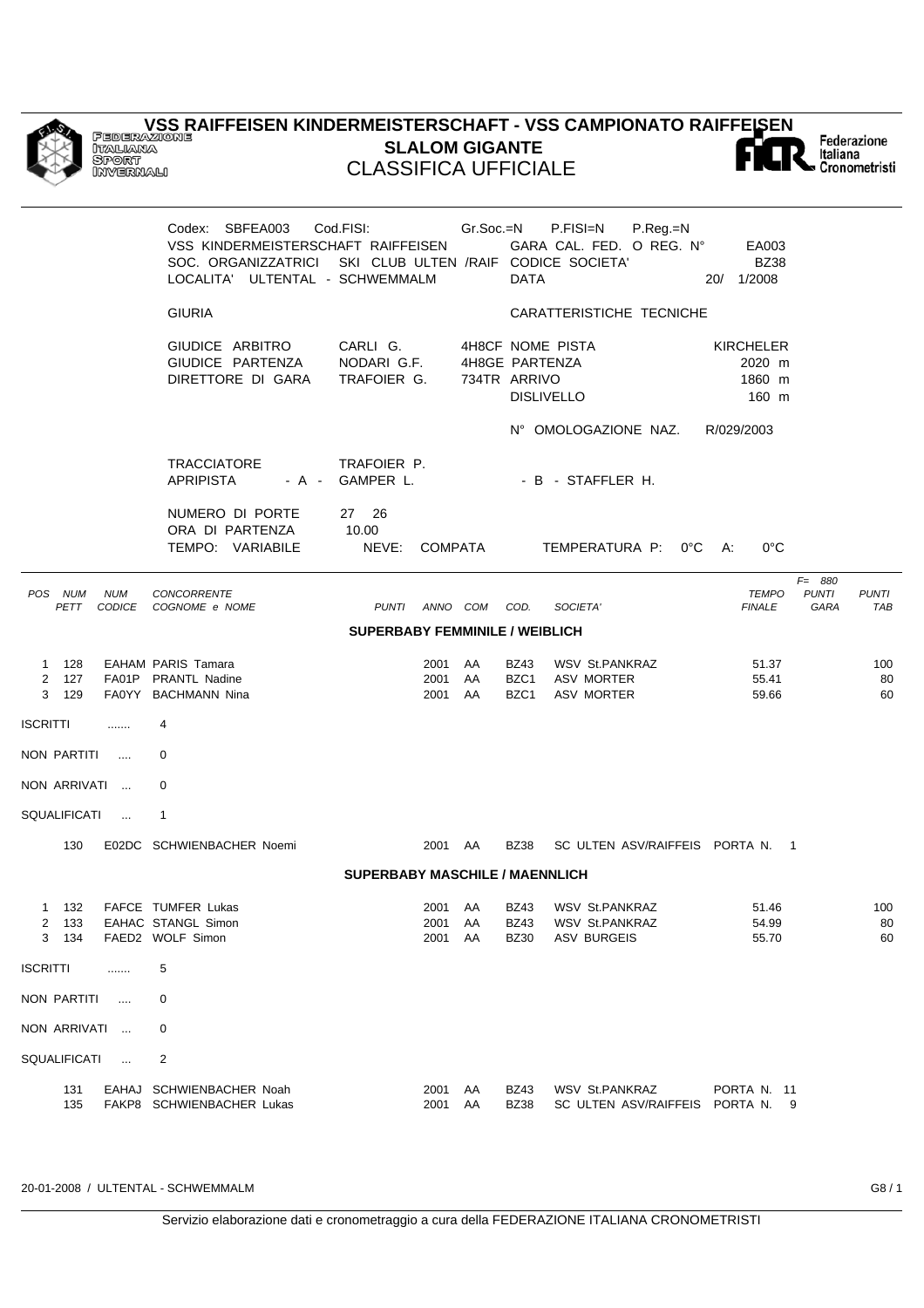|                         | POS NUM<br>PETT | <b>NUM</b>      | CONCORRENTE<br>CODICE COGNOME e NOME                   |                                         | PUNTI ANNO COM     |    | COD.                             | SOCIETA'                             | TEMPO<br><b>FINALE</b> | $F = 880$<br><b>PUNTI</b><br>GARA | <b>PUNTI</b><br>TAB |
|-------------------------|-----------------|-----------------|--------------------------------------------------------|-----------------------------------------|--------------------|----|----------------------------------|--------------------------------------|------------------------|-----------------------------------|---------------------|
|                         |                 |                 |                                                        |                                         |                    |    | <b>BABY FEMMINILE / WEIBLICH</b> |                                      |                        |                                   |                     |
| $\mathbf{1}$            | 1               |                 | DAD56 LAZZERI Sofia                                    |                                         | 1999               | AA | BZF8                             | SC MERAN RAIKA ASV                   | 45.81                  |                                   | 100                 |
| $\overline{\mathbf{c}}$ | 9               |                 | EAA8R PLATINO Elisa                                    |                                         | 1999               | AA | BZF8                             | SC MERAN RAIKA ASV                   | 46.12                  |                                   | 80                  |
| 3                       | 6               |                 | DAEMA STECHER Lena                                     |                                         | 1999               | AA | <b>BZ80</b>                      | ASC HAID/RAIFFEISEN                  | 47.42                  |                                   | 60                  |
| 4                       | 2               |                 | D03HM UNTERHOLZNER Petra                               |                                         | 1999               | AA | <b>BZ38</b>                      | SC ULTEN ASV/RAIFFEIS                | 47.77                  |                                   | 50                  |
| 5                       | 4               |                 | EA8DZ PATSCHEIDER Michaela                             |                                         | 1999               | AA | <b>BZ30</b>                      | <b>ASV BURGEIS</b>                   | 48.05                  |                                   | 45                  |
| 6                       | 7               |                 | FAF42 OSWALD Luana                                     |                                         | 1999               | AA | BZC <sub>1</sub>                 | <b>ASV MORTER</b>                    | 49.62                  |                                   | 40                  |
| $\overline{7}$          | 5               |                 | DAKP2 RAFFEINER Jenny                                  |                                         | 1999               | AA | <b>BZ29</b>                      | ASC RESCHEN/RAIFFEISE                | 49.71                  |                                   | 36                  |
| 8                       | 3               |                 | EA3YV PLANGGER Karolin                                 |                                         | 2000               | AA | <b>BZ80</b>                      | ASC HAID/RAIFFEISEN                  | 51.23                  |                                   | 32                  |
| 9                       | 10              |                 | EAMV5 WALZL Sandra                                     |                                         | 1999               | AA | <b>BZ78</b>                      | ASV VIGILJOCH                        | 55.42                  |                                   | 29                  |
| ISCRITTI                |                 |                 | 10                                                     |                                         |                    |    |                                  |                                      |                        |                                   |                     |
|                         | NON PARTITI     | $\cdots$        | 0                                                      |                                         |                    |    |                                  |                                      |                        |                                   |                     |
|                         | NON ARRIVATI    | $\cdots$        | 0                                                      |                                         |                    |    |                                  |                                      |                        |                                   |                     |
|                         | SQUALIFICATI    | $\ldots$        | $\mathbf{1}$                                           |                                         |                    |    |                                  |                                      |                        |                                   |                     |
|                         | 8               |                 | EAH95 GAPP Laura                                       |                                         | 1999               | AA | <b>BZ05</b>                      | ASC SCHNALSTAL                       | PORTA N.               | -9                                |                     |
|                         |                 |                 |                                                        |                                         |                    |    | <b>BABY MASCHILE / MAENNLICH</b> |                                      |                        |                                   |                     |
| 1                       | 11              |                 | DADAP STAFFLER Juri                                    |                                         | 1999               | AA | BZF8                             | SC MERAN RAIKA ASV                   | 43.59                  |                                   | 100                 |
| $\overline{\mathbf{c}}$ | 23              |                 | FA301 KIEM Lukas                                       |                                         | 1999               | AA | BZC1                             | <b>ASV MORTER</b>                    | 44.06                  |                                   | 80                  |
| 3                       | 24              |                 | DAW24 BRUNNER Andy                                     |                                         | 1999               | AA | <b>BZ72</b>                      | ASC PASSEIER/RAIFFEIS                | 45.17                  |                                   | 60                  |
| 4                       | 18              |                 | EA012 PRANTL Manuel                                    |                                         | 1999               | AA | BZC <sub>1</sub>                 | <b>ASV MORTER</b>                    | 45.19                  |                                   | 50                  |
| 5                       | 35              |                 | DAXM9 MATHA Alex                                       |                                         | 1999               | AA | BZC4                             | ASC TERLAN                           | 46.21                  |                                   | 45                  |
| 6                       | 22              |                 | EAAAY PLATZER Jonas                                    |                                         | 1999               | AA | BZF8                             | SC MERAN RAIKA ASV                   | 46.39                  |                                   | 40                  |
| $\overline{7}$          | 15              |                 | DAJYD TENDI COBIANCHI Claudio                          |                                         | 2000               | AA | <b>BZ17</b>                      | ASV PRAD RAIFFEISEN/W                | 47.02                  |                                   | 36                  |
| 8                       | 20              |                 | DA2XW KAHLERT Leonard                                  |                                         | 1999               | AA | <b>BZ17</b>                      | ASV PRAD RAIFFEISEN/W                | 47.39                  |                                   | 32                  |
| 9                       | 31              |                 | DA87F WINKLER Alexander                                |                                         | 1999               | AA | <b>BZ78</b>                      | ASV VIGILJOCH                        | 47.51                  |                                   | 29                  |
| 10                      | 26              |                 | EAHAE STAFFLER Lukas                                   |                                         | 2000               | AA | <b>BZ43</b>                      | <b>WSV St.PANKRAZ</b>                | 48.02                  |                                   | 26                  |
| 11                      | 25              |                 | DADAM CAREGNATO Marco                                  |                                         | 1999               | AA | BZF8                             | SC MERAN RAIKA ASV                   | 48.86                  |                                   | 24                  |
| 12                      | 17              |                 | FAED0 FLIRI Noah                                       |                                         | 2000               | AA | <b>BZ30</b>                      | <b>ASV BURGEIS</b>                   | 50.56                  |                                   | 22                  |
| 13                      | 14              |                 | EALDV SATTO Daniel                                     |                                         | 1999               | AA | <b>BZ05</b>                      | ASC SCHNALSTAL                       | 50.79                  |                                   | 20                  |
| 14                      | 32              |                 | EAM8F RAICH David                                      |                                         | 1999               | AA | <b>BZ78</b>                      | ASV VIGILJOCH                        | 52.27                  |                                   | 18                  |
| 15                      | 28              |                 | FAF96 FREI Patrick                                     |                                         | 2000               | AA | <b>BZ43</b>                      | WSV St.PANKRAZ                       | 52.43                  |                                   | 16                  |
| 16                      | 30              |                 | DAW26 KOFLER Achim                                     |                                         | 1999               | AA | <b>BZ72</b>                      | ASC PASSEIER/RAIFFEIS                | 52.50                  |                                   | 15                  |
| 17                      | 13              |                 | FAFA3 ZIERNHELD Kai                                    |                                         | 2000               | AA | <b>BZ30</b>                      | <b>ASV BURGEIS</b>                   | 52.87                  |                                   | 14                  |
| 18                      | 37              |                 | FAEA8 LOCHMANN Simon                                   |                                         | 1999               | AA | <b>BZ78</b>                      | ASV VIGILJOCH                        | 53.01                  |                                   | 13                  |
|                         | 19 33           |                 | EAHAF SCHWIENBACHER Jan                                |                                         | 1999 AA            |    | <b>BZ43</b>                      | WSV St.PANKRAZ                       | 53.87                  |                                   | 12                  |
| 20                      | 36              |                 | <b>FAERR GRUBER Tobias</b>                             |                                         | 2000 AA            |    | BZJ7                             | ASV BURGSTALL/RAIFFEI                | 56.38                  |                                   | 11                  |
| 21                      | 34              |                 | FADPD GARBER Stefan                                    |                                         | 2000 AA            |    | <b>BZ55</b>                      | ASV TSCHERMS                         | 56.53                  |                                   | 10                  |
| 22                      | 27              |                 | EA2KD PRANTL Patrick.                                  |                                         | 1999 AA            |    | BZ17                             | ASV PRAD RAIFFEISEN/W                | 57.30                  |                                   | 9                   |
| <b>ISCRITTI</b>         |                 | .               | 27                                                     |                                         |                    |    |                                  |                                      |                        |                                   |                     |
|                         | NON PARTITI     | $\sim 100$      | 2                                                      |                                         |                    |    |                                  |                                      |                        |                                   |                     |
|                         | 19<br>21        |                 | EACHC ZANAROTTI Davide<br><b>EAC6R DUREGGER Moritz</b> |                                         | 1999 AA<br>2000 AA |    | BZ37<br>BZC4                     | ASC HAFLING/RAIFFEISE<br>ASC TERLAN  |                        |                                   |                     |
|                         |                 | NON ARRIVATI    | 2                                                      |                                         |                    |    |                                  |                                      |                        |                                   |                     |
|                         |                 |                 |                                                        |                                         |                    |    |                                  |                                      |                        |                                   |                     |
|                         | 16<br>29        |                 | FAFA1 PLATTER Jonas<br>DAW25 HOFER Max                 |                                         | 2000 AA<br>1999 AA |    | BZ30<br><b>BZ72</b>              | ASV BURGEIS<br>ASC PASSEIER/RAIFFEIS |                        |                                   |                     |
|                         |                 | SQUALIFICATI  1 |                                                        |                                         |                    |    |                                  |                                      |                        |                                   |                     |
|                         | 12              |                 | EA8E0 STOCKER Marcel                                   |                                         | 1999 AA            |    | <b>BZ30</b>                      | ASV BURGEIS                          | PORTA N. 23            |                                   |                     |
|                         |                 |                 |                                                        | <b>CUCCIOLI FEMM. / KINDER WEIBLICH</b> |                    |    |                                  |                                      |                        |                                   |                     |
| $\mathbf{1}$            |                 |                 | 43 A01LT BRUNNER Lara                                  |                                         | 1997 AA            |    | BZ72                             | ASC PASSEIER/RAIFFEIS                | 40.32                  |                                   | 100                 |
| 2                       | 44              |                 | 80CWM REINSTADLER Mara                                 |                                         | 1997 AA            |    | BZG8                             | ASC ORTLER/RAIFFEISEN                | 41.81                  |                                   | 80                  |
| 3                       | 50              |                 | A0038 TUMLER Natalie                                   |                                         | 1997 AA            |    | BZ05                             | ASC SCHNALSTAL                       | 42.34                  |                                   | 60                  |
|                         |                 |                 | 20-01-2008 / ULTENTAL - SCHWEMMALM                     |                                         |                    |    |                                  |                                      |                        |                                   | G8/2                |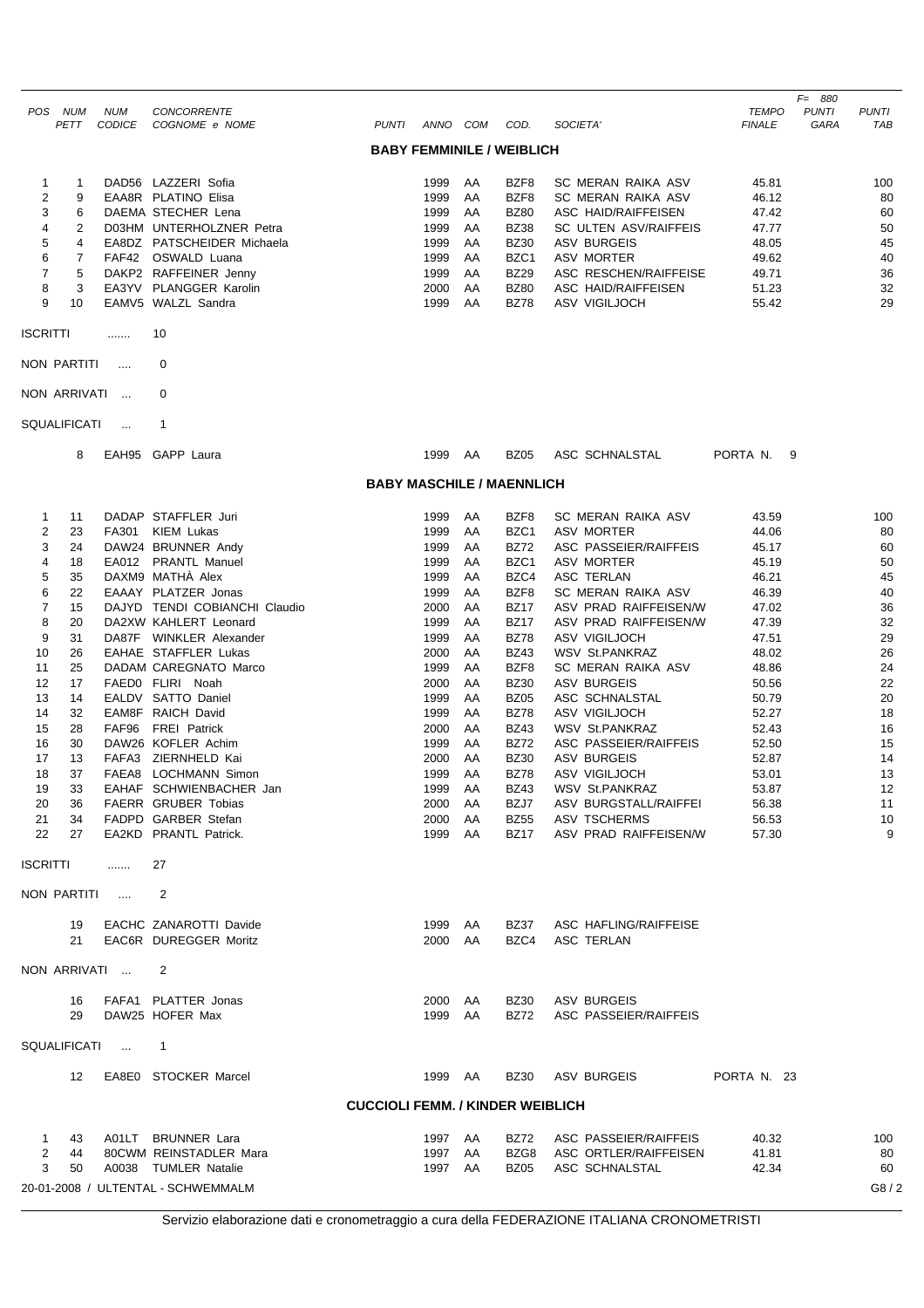|                |             |               |                               |              |      |            |             |                              |               | $F = 880$    |                         |
|----------------|-------------|---------------|-------------------------------|--------------|------|------------|-------------|------------------------------|---------------|--------------|-------------------------|
| POS.           | <b>NUM</b>  | <b>NUM</b>    | <b>CONCORRENTE</b>            |              |      |            |             |                              | <b>TEMPO</b>  | <b>PUNTI</b> | <b>PUNTI</b>            |
|                | PETT        | <b>CODICE</b> | COGNOME e NOME                | <b>PUNTI</b> | ANNO | <b>COM</b> | COD.        | SOCIETA'                     | <b>FINALE</b> | GARA         | <b>TAB</b>              |
| 4              | 68          |               | DA1AH INNERHOFER Johanna      |              | 1997 | AA         | BZF8        | SC MERAN RAIKA ASV           | 42.40         |              | 50                      |
| 5              | 48          | 90411         | PFEIFER Maria                 |              | 1997 | AA         | BZG8        | ASC ORTLER/RAIFFEISEN        | 42.62         |              | 45                      |
| 6              | 41          |               | A02XT FIEG Franziska          |              | 1997 | AA         | BZF8        | SC MERAN RAIKA ASV           | 44.48         |              | 40                      |
| $\overline{7}$ | 47          |               | EAHET SPECHTENHAUSER Sonja    |              | 1998 | AA         | <b>BZ05</b> | ASC SCHNALSTAL               | 44.76         |              | 36                      |
| 8              | 49          |               | EAHA2 STANGL Franziska        |              | 1998 | AA         | <b>BZ43</b> | <b>WSV St.PANKRAZ</b>        | 45.76         |              | 32                      |
| 9              | 45          | A00C9         | <b>GRUBER Katharina</b>       |              | 1997 | AA         | <b>BZ17</b> | ASV PRAD RAIFFEISEN/W        | 45.98         |              | 29                      |
| 10             | 42          |               | CAEV1 GLIRA Lisamarie         |              | 1997 | AA         | <b>BZ72</b> | ASC PASSEIER/RAIFFEIS        | 45.99         |              | 26                      |
| 11             | 52          |               | D03HF SCHWIENBACHER Lea       |              | 1998 | AA         | <b>BZ38</b> | SC ULTEN ASV/RAIFFEIS        | 46.18         |              | 24                      |
| 12             | 55          |               | E02D2 HOLZNER Leonie          |              | 1998 | AA         | <b>BZ38</b> | SC ULTEN ASV/RAIFFEIS        | 46.48         |              | 22                      |
| 13             | 51          |               | EA8E1 FLIRI Sara              |              | 1998 | AA         | <b>BZ30</b> | <b>ASV BURGEIS</b>           | 46.72         |              | 20                      |
| 14             | 69          |               | CAFPX HOFER Nadia             |              | 1997 | AA         | <b>BZ72</b> | <b>ASC PASSEIER/RAIFFEIS</b> | 47.06         |              | 18                      |
| 15             | 46          |               | 80CWN PFEIFER Barbara         |              | 1997 | AA         | BZG8        | ASC ORTLER/RAIFFEISEN        | 47.13         |              | 16                      |
| 16             | 54          |               | DALCK REICHEGGER Laura Maria  |              | 1998 | AA         | <b>BZ72</b> | ASC PASSEIER/RAIFFEIS        | 47.22         |              | 15                      |
| 17             | 39          |               | <b>EAHEM SANTER Karin</b>     |              | 1998 | AA         | <b>BZ05</b> | ASC SCHNALSTAL               | 47.34         |              | 14                      |
| 18             | 71          |               | <b>EAMCL GATSCHER Martina</b> |              | 1997 | AA         | BZC4        | <b>ASC TERLAN</b>            | 48.22         |              | 13                      |
| 19             | 58          |               | CAJ3H MALL Madea              |              | 1998 | AA         | <b>BZ29</b> | ASC RESCHEN/RAIFFEISE        | 48.26         |              | 12                      |
| 20             | 64          |               | FAF3W OSWALD Lorena           |              | 1997 | AA         | BZC1        | ASV MORTER                   | 48.27         |              | 11                      |
| 21             | 40          |               | EA8E4 TOLARDO Sara            |              | 1998 | AA         | <b>BZ30</b> | <b>ASV BURGEIS</b>           | 48.50         |              | 10                      |
| 22             | 70          |               | EAJC3 STECK Sara              |              | 1997 | AA         | <b>BZ29</b> | ASC RESCHEN/RAIFFEISE        | 48.83         |              | 9                       |
| 23             | 65          |               | DA2XM KLOTZ Melanie           |              | 1998 | AA         | <b>BZ17</b> | ASV PRAD RAIFFEISEN/W        | 48.91         |              | 8                       |
| 24             | 63          |               | EAC6N DUREGGER Greta          |              | 1998 | AA         | BZC4        | <b>ASC TERLAN</b>            | 49.32         |              | $\overline{7}$          |
| 25             | 60          |               | C04C5 PLANGGER Anna           |              | 1998 | AA         | <b>BZ29</b> | ASC RESCHEN/RAIFFEISE        | 50.07         |              | 6                       |
| 26             | 53          |               | CAX9R SCHWALT Eva             |              | 1997 | AA         | <b>BZ17</b> | ASV PRAD RAIFFEISEN/W        | 50.57         |              | 5                       |
| 27             | 61          |               | CAEVA ALBER Franziska         |              | 1998 | AA         | <b>BZ37</b> | ASC HAFLING/RAIFFEISE        | 51.02         |              | 4                       |
| 28             | 59          |               | DARXE PATSCHEIDER Deborah     |              | 1998 | AA         | <b>BZ80</b> | ASC HAID/RAIFFEISEN          | 52.63         |              | 3                       |
| 29             | 62          |               | AAEZ0 WALLNOEFER Anna         |              | 1998 | AA         | BZG8        | ASC ORTLER/RAIFFEISEN        | 52.80         |              | $\overline{\mathbf{c}}$ |
| 30             | 66          |               | FAERN GRUBER Stefanie         |              | 1998 | AA         | BZJ7        | ASV BURGSTALL/RAIFFEI        | 53.32         |              | $\mathbf{1}$            |
| 31             | 56          |               | DAD53 ALBER Magdalena         |              | 1998 | AA         | BZF8        | SC MERAN RAIKA ASV           | 1'06.33       |              |                         |
| ISCRITTI       |             | .             | 33                            |              |      |            |             |                              |               |              |                         |
|                | NON PARTITI | $\cdots$      | $\mathbf{1}$                  |              |      |            |             |                              |               |              |                         |
|                | 67          | <b>FAF0R</b>  | MONZ Theresa                  |              | 1998 | AA         | <b>BZ80</b> | ASC HAID/RAIFFEISEN          |               |              |                         |
|                |             |               |                               |              |      |            |             |                              |               |              |                         |
|                |             | NON ARRIVATI  | $\mathbf 1$                   |              |      |            |             |                              |               |              |                         |
|                | 57          |               | EAM8K HILLEBRAND Vera         |              | 1998 | AA         | <b>BZ78</b> | ASV VIGILJOCH                |               |              |                         |
|                |             |               |                               |              |      |            |             |                              |               |              |                         |

SQUALIFICATI ... 0

## **CUCCIOLI MAS. / KINDER MAENNLICH**

|    | 72  | UNTERHOLZNER Julian<br>A037R       | 1998 | AA | <b>BZ38</b> | SC ULTEN ASV/RAIFFEIS        | 41.07 | 100  |
|----|-----|------------------------------------|------|----|-------------|------------------------------|-------|------|
| 2  | 76  | CHIZZALI Manuel<br>CANJJ           | 1997 | AA | BZF8        | SC MERAN RAIKA ASV           | 41.75 | 80   |
| 3  | 81  | DACHV TRIBUS Max                   | 1998 | AA | BZF8        | SC MERAN RAIKA ASV           | 42.07 | 60   |
| 4  | 79  | DAXH9 ALBER Roland                 | 1997 | AA | <b>BZ37</b> | ASC HAFLING/RAIFFEISE        | 42.23 | 50   |
| 5  | 83  | <b>THOENI Tobias</b><br>80CVN      | 1997 | AA | BZG8        | ASC ORTLER/RAIFFEISEN        | 42.30 | 45   |
| 6  | 84  | OBERHOFER Jonas<br>A0037           | 1997 | AA | <b>BZ05</b> | ASC SCHNALSTAL               | 42.43 | 40   |
| 7  | 77  | DA6TF PLATTER Filip                | 1997 | AA | <b>BZ30</b> | <b>ASV BURGEIS</b>           | 42.49 | 36   |
| 8  | 78  | <b>PRANTL Patrick</b><br>EA011     | 1997 | AA | BZC1        | ASV MORTER                   | 43.18 | 32   |
| 9  | 91  | CANWW PIXNER Timot Pahl            | 1997 | AA | <b>BZ55</b> | <b>ASV TSCHERMS</b>          | 43.84 | 29   |
| 10 | 92  | D03ME GRUBER FREI Christian        | 1998 | AA | <b>BZ43</b> | <b>WSV St.PANKRAZ</b>        | 44.01 | 26   |
| 11 | 85  | CAPZH KOENIGSRAINER Christian      | 1998 | AA | <b>BZ72</b> | ASC PASSEIER/RAIFFEIS        | 44.02 | 24   |
| 12 | 75  | AAEVZ PUNT Lucas Manuel            | 1997 | AA | <b>BZ80</b> | ASC HAID/RAIFFEISEN          | 44.04 | 22   |
| 13 | 82  | DAD58 LAZZERI Luca                 | 1997 | AA | BZF8        | <b>SC MERAN RAIKA ASV</b>    | 44.13 | 20   |
| 14 | 88  | CAETY GUFLER Markus                | 1997 | AA | <b>BZ72</b> | ASC PASSEIER/RAIFFEIS        | 44.80 | 18   |
| 15 | 99  | <b>EAMER GRUBER Daniel</b>         | 1997 | AA | <b>BZ43</b> | WSV St.PANKRAZ               | 45.14 | 16   |
| 16 | 87  | <b>THEINER Marc</b><br>CA960       | 1998 | AA | BZC1        | <b>ASV MORTER</b>            | 45.31 | 15   |
| 17 | 80  | DA6TH FABI Sebastian               | 1997 | AA | <b>BZ30</b> | <b>ASV BURGEIS</b>           | 45.32 | 14   |
| 18 | 74  | <b>TOLARDO Samuel</b><br>DA6TJ     | 1997 | AA | <b>BZ30</b> | ASV BURGEIS                  | 45.36 | 13   |
| 19 | 89  | MALGIARITTA Dario<br><b>FAECV</b>  | 1998 | AA | BZC1        | <b>ASV MORTER</b>            | 45.83 | 12   |
| 20 | 114 | <b>HOFER Johannes</b><br>E02D5     | 1997 | AA | <b>BZ38</b> | <b>SC ULTEN ASV/RAIFFEIS</b> | 46.01 | 11   |
| 21 | 86  | JANSER Johannes<br>CA963           | 1997 | AA | BZC1        | <b>ASV MORTER</b>            | 46.34 | 10   |
| 22 | 90  | CAX9W ZIERNHELD Michael            | 1997 | AA | <b>BZ30</b> | <b>ASV BURGEIS</b>           | 46.40 | 9    |
| 23 | 103 | FAA6W SCHWARZ Benjamin             | 1997 | AA | <b>BZ38</b> | SC ULTEN ASV/RAIFFEIS        | 46.55 | 8    |
| 24 | 102 | DAT6N RAICH Aaron                  | 1997 | AA | <b>BZ72</b> | ASC PASSEIER/RAIFFEIS        | 46.56 |      |
| 25 | 98  | A029W TECINI Patrick               | 1997 | AA | BZC1        | <b>ASV MORTER</b>            | 46.63 | 6    |
|    |     | 20-01-2008 / ULTENTAL - SCHWEMMALM |      |    |             |                              |       | G8/3 |